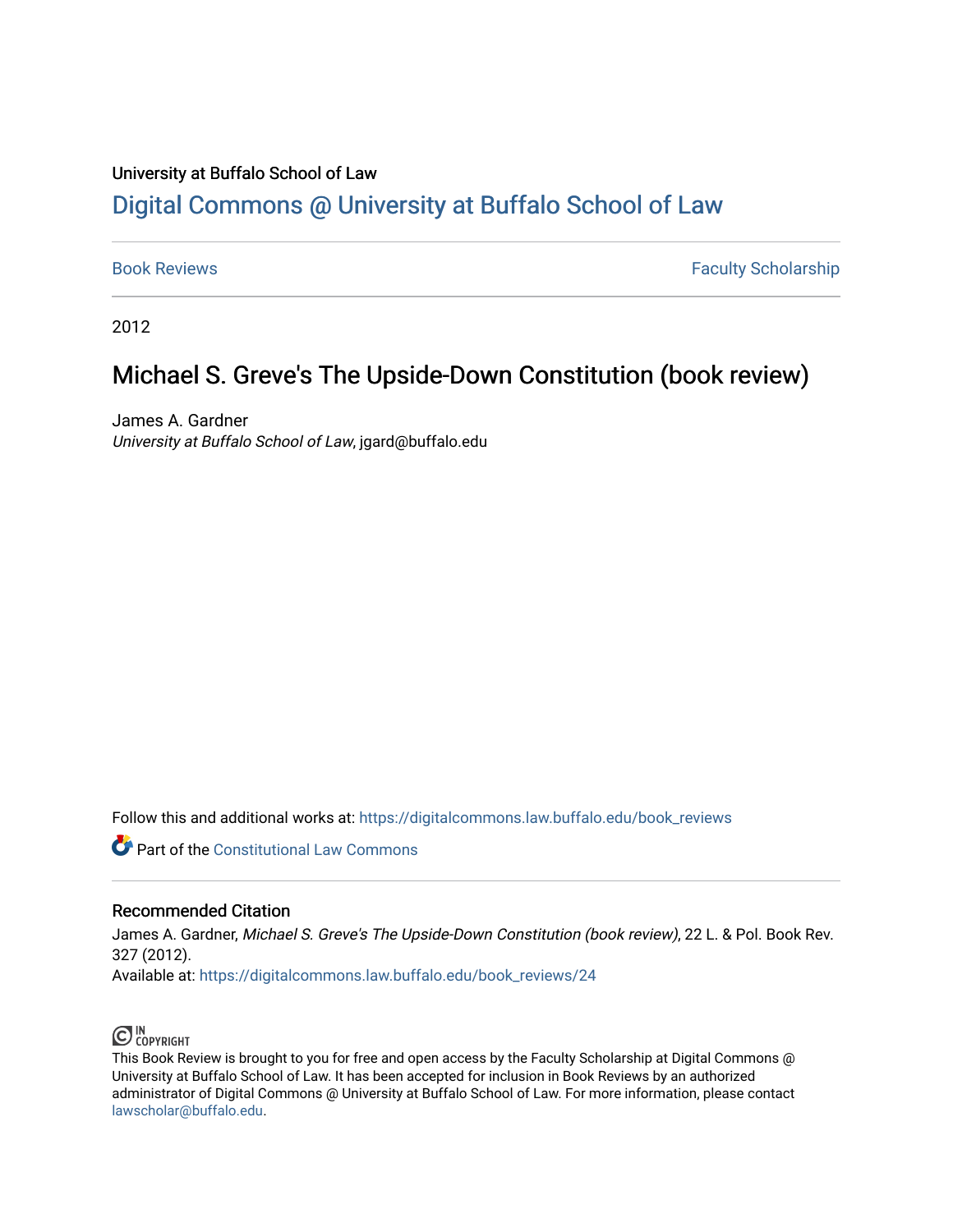# THE UPSIDE-DOWN CONSTITUTION

**lpbr.net**[/2012/07/upside-down-constitution.html](http://www.lpbr.net/2012/07/upside-down-constitution.html)

by Michael S. Greve. Cambridge, Mass: Harvard University Press, 2012. 509 pages. Hardcover \$39.95. ISBN: 9780674061910.

Reviewed by James A. Gardner, SUNY Buffalo Law School, The State University of New York. E-mail: jgard [at] buffalo.edu.

pp.327-332

Perhaps you, like Keanu Reeves in the film *The Matrix*, sit at your desk each day with the vague impression that something about the world is deeply wrong, but you cannot quite put your finger on the problem. Michael Greve, the John Searle Scholar at the American Enterprise Institute, would like to be your Morpheus. In this sprawling, idiosyncratic, and often frustrating book, Greve reveals The Truth: the problem, at least in the



United States, is federalism, which has not merely run off the rails, but has become literally inverted, promoting what it was designed to prevent, and preventing what it was designed to promote. In a book that aspires to be simultaneously a work of political economy, constitutional history, and doctrinal critique, and that along the way also attempts a biting, corrective intervention into contemporary conservative constitutional theory, Greve explains how true federalism's demise, and its replacement with an imposter, has caused such misery.

Greve's basic claim is that, over the course of the twentieth century, the Constitution was "revolutionized." By this he means much more than the conventional, and undeniable, proposition that the meaning of important provisions of the Constitution, such as the Commerce Clause, changed over time. Instead, he means something much bolder and more specific: the most significant structural provisions of the Constitution, he argues, "have come to assume the opposite of their reasonable meaning" (p.2). Greve is quite serious about both aspects of this contention. The Constitution, he maintains, has come to mean precisely the opposite of what it really means – hence the "upside-down" Constitution of his title – and that meaning is contrary to its only reasonable meaning.

The upshot of this claim, of course, is that we now live in an era characterized by a particular kind of madness. It is not just that time and events have frayed or eroded the constitutional scheme, or that its administration by actual human beings in actual circumstances has resulted in its gradual evolution. No. The document has been turned cleanly upside down; we as a society have stepped through the looking glass to the other side. If the constitutional world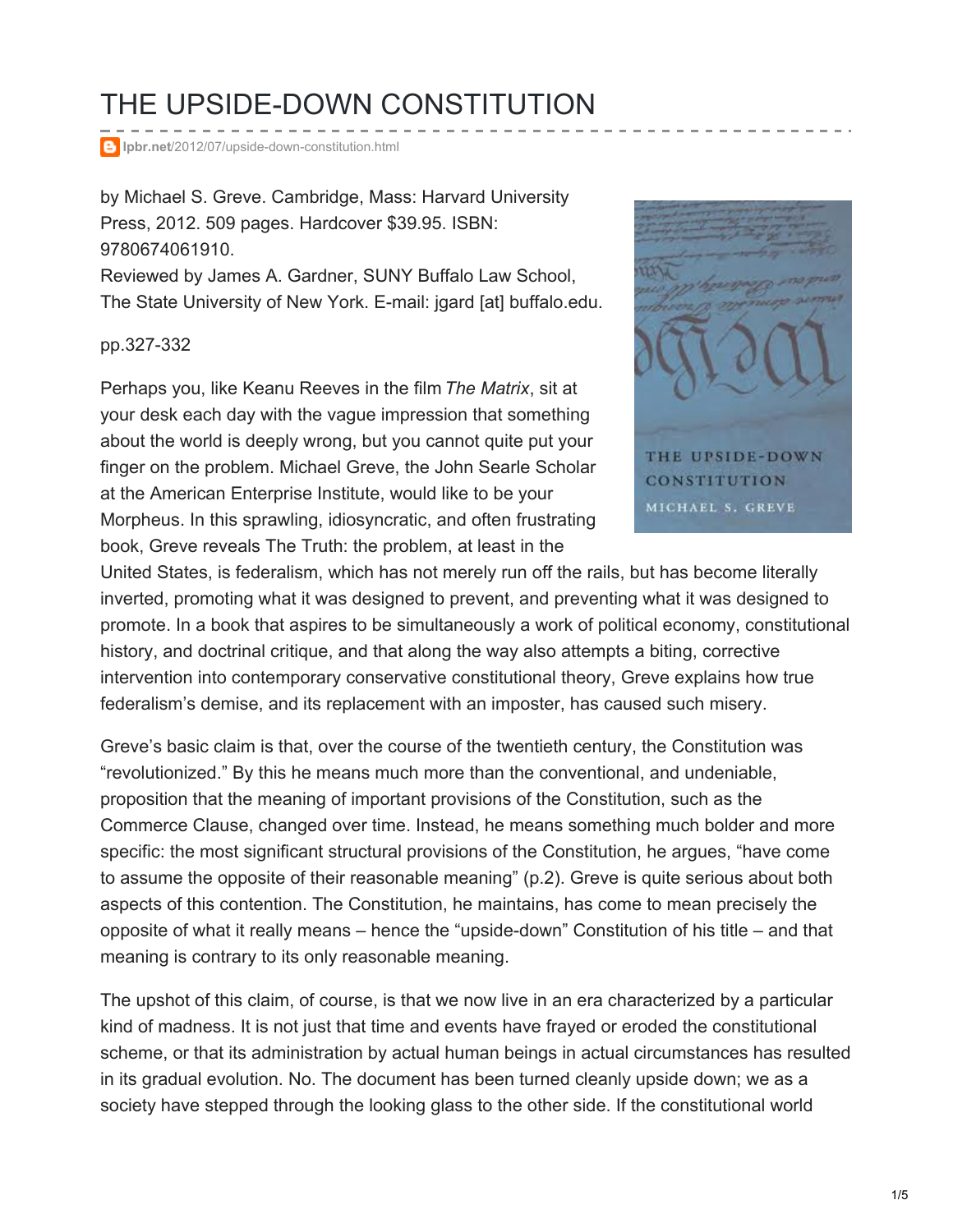seems insane to you, Greve brings good news: you are not the crazy one. The clarity and pungency of this message, and the consistency with which it is delivered, is the source of the book's occasional strengths, but also of its considerable weaknesses.

The argument of the book is long and complex, with many moving parts, and is thus impossible to convey succinctly. In its broad outlines, it goes something like this. Greve begins with a kind of Rawlsian assumption. People in something like an original position – or [\*328] faced, in any case, with the prospect of creating a constitution and relying solely on their reason – would choose a particular model of federalism, namely the model often known as "dual federalism," in which the national and state governments have distinct sets of powers and a national judiciary aggressively enforces the boundaries of allocated power. The reason why rational citizens founding a new nation would prefer this model of federalism, Greve maintains, is that it is the only model capable of sustaining the only thing he believes rational citizens could want: a system of horizontal, interstate competition for productive resources. In such a system of "competitive federalism. . . states compet[e] for productive citizens and firms" (p.170). Such competition is desirable because it "curbs factionalism, disciplines governments at all levels, and seeks to ensure stability through self-enforcing norms" (p.177). Moreover, such a system embraces a proper understanding of what federalism actually is. Its true purpose, Greve explains, is "to alleviate the government monopoly problem," which it accomplishes by "reducing decision costs and the dangers of government monopoly and exploitation" (pp.6-7). It does this by preventing states from reaching collusive agreements to impede effective competition among themselves, thus "carteliz[ing] the political market" (p.7). On this view, the purpose of the national government is both limited and clear: to "prevent defections and chiseling" by states who must by design compete among themselves (p.8).

This is of course a sophisticated and highly contemporary model of political economy. The Framers, Greve concedes, did not have these concepts, but they nevertheless succeeded in creating a Constitution that, properly understood, conforms to such a model. For example, states competed vigorously among themselves, during the early decades of the republic, for corporate charters (ch. 5). Moreover, for the nation's first 130 years, Greve argues, the Supreme Court read the Constitution in a way that implemented a model of horizontally competitive dual federalism. Consistent with the model, states tried repeatedly to cheat by making collusive, anticompetitive agreements among themselves or with Congress, but the Supreme Court repeatedly beat them back. To this end, it developed and deployed a protojurisprudence of free interstate competition which later blossomed into the jurisprudence of the dormant commerce clause. It aggressively expanded diversity jurisdiction to bring state cheating and monopolistic exploitation of private parties within the reach of federal courts. And it developed under the regime of *Swift v. Tyson* a general federal common law governing business relations that imposed centralized rules of economic competition that Congress lacked the institutional capacity to produce.

By the time of the New Deal, however, much had changed. Sectional divisions that had previously impeded interstate collusion gradually disappeared. The slow knitting together of a national economy provided new and constant opportunities and temptations for states to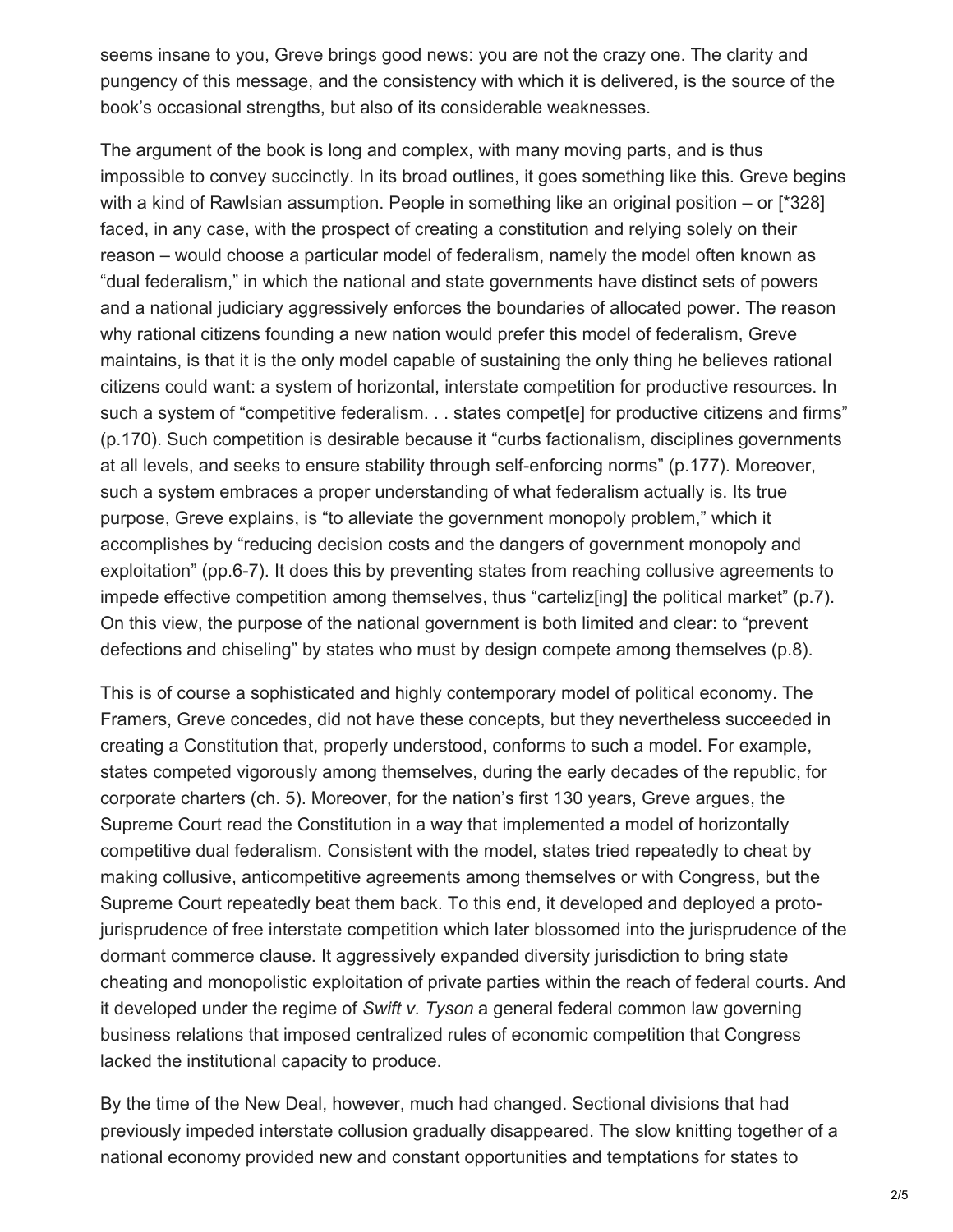attempt to exploit, rather than to compete to the benefit of, one another's citizens. A political tide suddenly made Congress an effective agent of change. With the elements in place, the constitutional inversion of Greve's title [\*329] occurred when the New Deal Court finally ditched the old model and began to implement a completely different one.

The new model, Greve asserts, was the complete opposite of the original one: a cartel model that, through various means, allowed states to collude among themselves and with the national government to increase their extraction of rents from productive enterprise. The Court's main contributions to the legal institutionalization of this system included its adoption of a posture of deference toward all government power, whether exercised at the state or national level, and a loosening of dormant commerce clause constraints on state power. Some of the key errors that Greve assigns to the Court include the decision in *Erie Railroad v. Tomkins*, which undermined a kind of centralized control over commercial law that kept states from cheating; the doctrine in federalism jurisprudence of protecting the interest of "states as states," a move that Greve contends institutionalized and gave effect to states' interests in expropriating productive resources; and the deferential upholding of spending conditions, which Greve argues are generally imposed by Congress not to protect national interests but at the behest of states to cement and insulate anticompetitive arrangements. The result, Greve argues, is a form of federalism that would have been chosen not by the people who wished to benefit from it, but by the states, seeking to advance their interest as "autocratic revenuemaximizers" (p.90).

These mistakes, Greve continues, were extended and deepened later in the twentieth century by the Supreme Court's rights revolution, emerging practices of fiscal federalism, and a cooperative model of regulation consisting of a centrally imposed floor with the possibility of more severe regulation by the states. The result, he concludes, is a system in which decentralization, uncontrolled from the center, has detached authority from accountability, leading to a set of fiscally and economically unsustainable policies in which governments overspend and overregulate, attempting to finance their addiction by preying on productive enterprise, an unstable and unsustainable arrangement. Instead of the benign original scheme, what we have given ourselves is "an unsustainable entitlement state" (p.262) with a "proliferation of uncoordinated, semiautonomous power centers" that compete with one another to regulate interstate commerce not to preserve a competitive marketplace, but to levy exactions on it (p.263). Taxing authority, Greve continues, has been detached from spending authority inducing moral hazard (p.280), and as a result, "[p]roducts and profits disappear in hellhole jurisdictions" (p.328).

This is, to be sure, a conservative argument – as one might expect from the Searle Scholar at the American Enterprise Institute – yet Greve is no ordinary conservative. Indeed, a substantial part of his agenda in this book consists in distinguishing himself from contemporary, mainstream constitutional conservatism, which he does in numerous respects. These include his preference for a high degree of national centralization of economic and fiscal policy; a deep skepticism of state autonomy; and his rejection of the "balance" model of state and national power, which is to say that he rejects the [\*330] mainstream conservative framing of the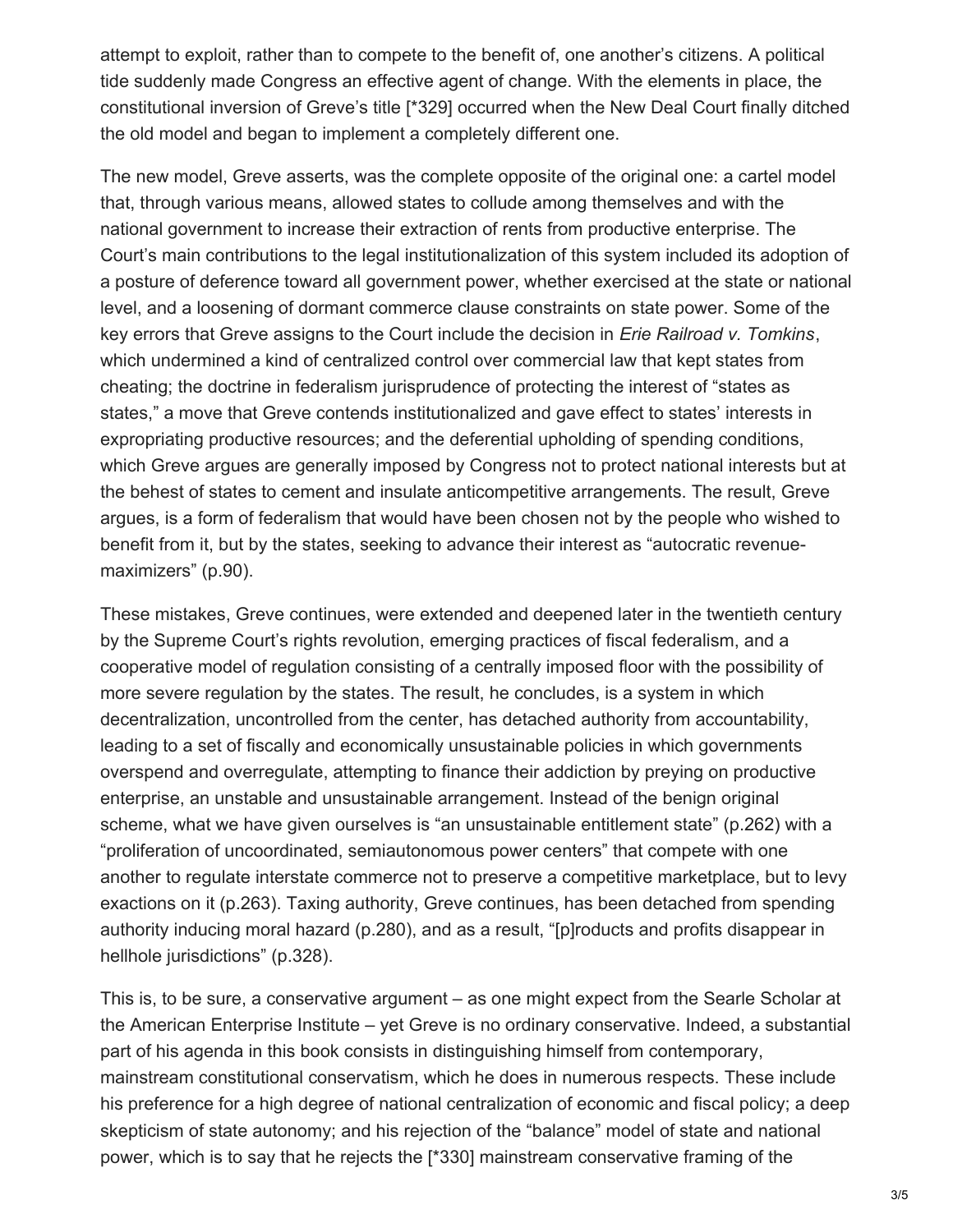problem with American governance as an imbalance characterized by excessive national power. Most significantly, he rejects originalism as a method for achieving a proper understanding of the Constitution. One might almost say that, like many contemporary conservatives, he wishes that the twentieth century could be repealed, but unlike most conservatives, the golden age he would restore is not the late eighteenth century, but the late nineteenth.

As not many tend to think of the Gilded Age as the apotheosis of American civilization, one is tempted eventually, as the argument unfolds, to ask what exactly Greve is in favor of. He says surprisingly little, at least directly, about the normative baseline against which he finds modern federalism jurisprudence wanting. Perhaps the closest he comes is a passing statement to the effect that the original Constitution's "winning formula" was "vast scale, free trade, and competition at home; mercantilism and protectionism abroad" (p.88), though it is never clear whether this is meant merely as description or as normative praise.

It is perhaps easier to figure out what Greve approves by examining the lengthy list of things he seems to find contemptible, at least if expressions of derision or mockery are any indication. Such a list appears to include the Progressives, "New Dealers," Erie, the Legal Realists, redistribution, the "race-to-the-bottom" metaphor, campaign finance regulation, human rights floors, entitlement programs, the plaintiffs' bar, and the regulation of business. One is left with the impression that Greve's normative baseline is something like a world of completely unregulated markets of the kind that might be produced by unrestricted competition among states for businesses, with the predictable underproduction of public goods remedied centrally by Congress, a body that, according to Greve, is by clever design incapable of agreeing on anything other than the furniture of a minimal state.

Ultimately, perhaps, what Greve may most disapprove is democracy. For him, the basic problem of the Court's New Deal turn was "to make the Constitution itself more responsive to democratic demands" (p.178). Many of the pathologies of the modern state that he accurately describes could just as easily, and probably more plausibly, be described as pathologies not of federalism, but of responsive democratic self-governance. The problem may not be that we need to find a way to prevent states from acting out, but that we need to prevent democratic majorities from doing so, something that has proven far more difficult to control since, well, the demise of the Gilded Age, the rise of Progressivism, and the advent of the New Deal. The turn to individual rights, which Greve deplores, is part of the solution to this problem, but of course it is true enough that a rights-based solution is needed only because the Constitution's original structural protections for individual liberty did not do an adequate job.

The book's greatest strength is its inventive, elaborate, and unusual readings of now obscure nineteenth century cases, and the author's ability to marshal seemingly disparate, narrow, and highly technical bodies of law to support contentions of much broader [\*331] scope. Among its greatest weaknesses, I would name two. First, the book does not invite the reader into dialogue, but instead actively discourages it through a practice of importing at every turn, without explanation or justification, huge constellations of assumptions the failure of any of which could presumably alter the ultimate plausibility of the argument. In this sense, it does not